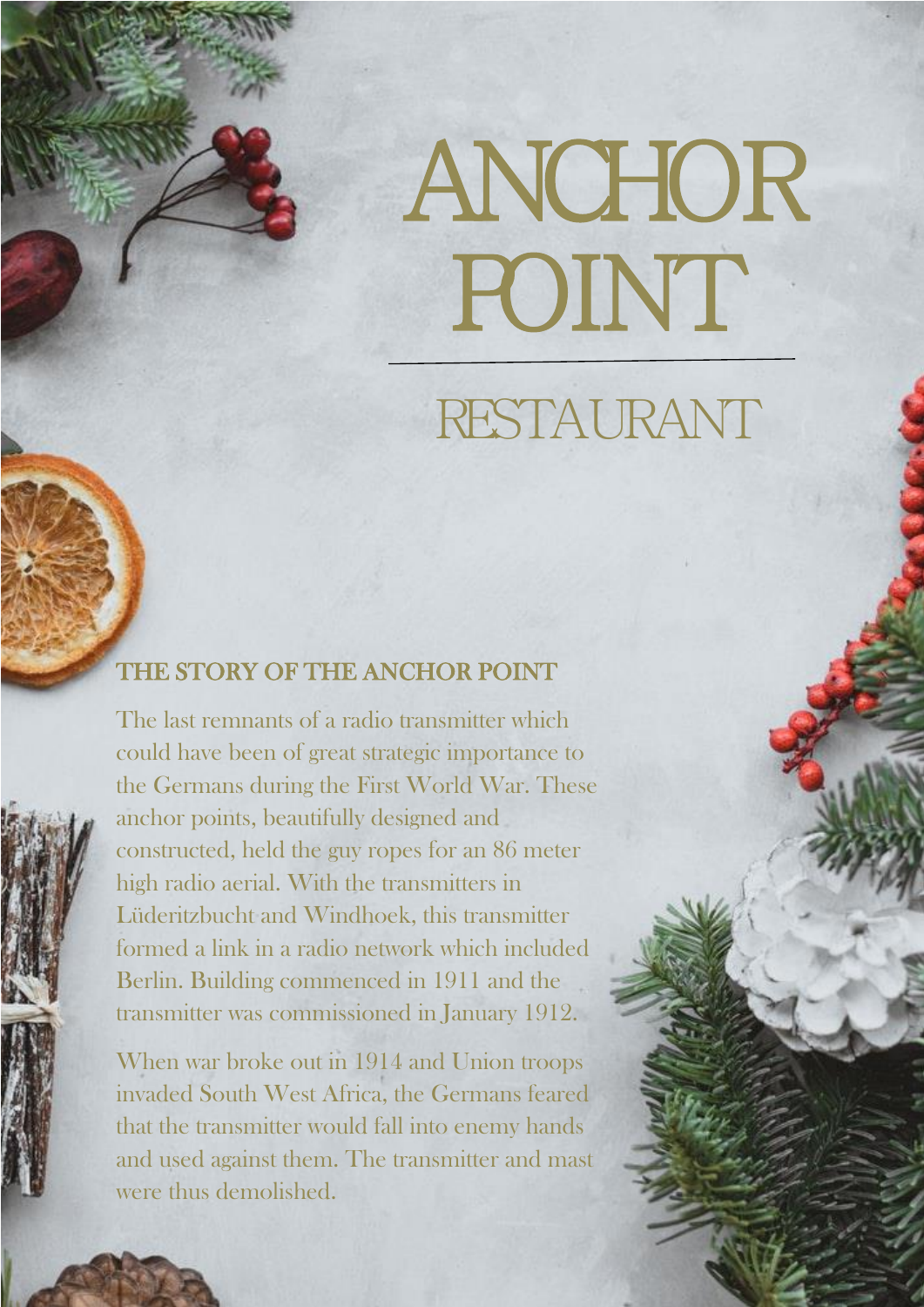# **STARTERS**

| <b>BEEF CARPACCIO</b>                                                                | N\$80 |
|--------------------------------------------------------------------------------------|-------|
| Sliced paper-thin and dressed with sauce vinaigrette                                 |       |
| Topped with parmesan shavings and capers, served with salad garnish                  |       |
| <b>FRIED CRUMBED CAMEMBERT</b>                                                       | N\$80 |
| A whole wheel, ripe & piquant on the inside, served with cranberry jelly             |       |
| <b>SOUPS</b>                                                                         |       |
| <b>MIXED VEGETABLE SOUP</b>                                                          | N\$55 |
| Home-made served with pesto toast                                                    |       |
| <b>BUTTERNUT SOUP</b>                                                                | N\$55 |
| Home-made served with pesto toast                                                    |       |
| <b>SALADS</b>                                                                        |       |
| <b>CHEF'S CREATION</b>                                                               | N\$95 |
| Mix of fresh, local lettuce, tomato, cucumber, onion, green pepper, feta, olives and |       |
| boiled egg                                                                           |       |
| <b>ADD</b> Prawns                                                                    | N\$35 |
| <b>ADD</b> Chicken                                                                   | N\$25 |
| <b>ADD</b> Calamari                                                                  | N\$25 |
| ADD Tuna                                                                             | N\$25 |
| <b>GERMAN STYLE COLESLAW</b>                                                         | N\$60 |
| Mix of cabbage, carrots and onions tossed in home-made vinaigrette                   |       |

# LIGHT MEALS

| BURGERS                                                                               | N\$120 |
|---------------------------------------------------------------------------------------|--------|
| Anchor point chicken or beef burger served with chips, home made crisps or            |        |
| coleslaw, topped with gherkins, fried onions, tomato and our signature cocktail sauce |        |

# WRAPS N\$95

Anchor point chicken or beef wrap served with chips, home-made crisps or coleslaw, filled with lettuce, onion, tomato, green pepper and dressed with a signature mustard mayonnaise

# CLASSIC FISH & CHIPS N\$100

Deep Fried, battered hake fillet, served with chips, home-made crisps or coleslaw and our signature tartar sauce

### ASIAN STYLE STIR FRY

Chicken, Beef, Seafood or Vegetable served with noodles and topped with sesame seeds and the contract of the contract of the contract of the contract of the contract of the contract of the contract of the contract of the contract of the contract of the contract of the contract of the contract of the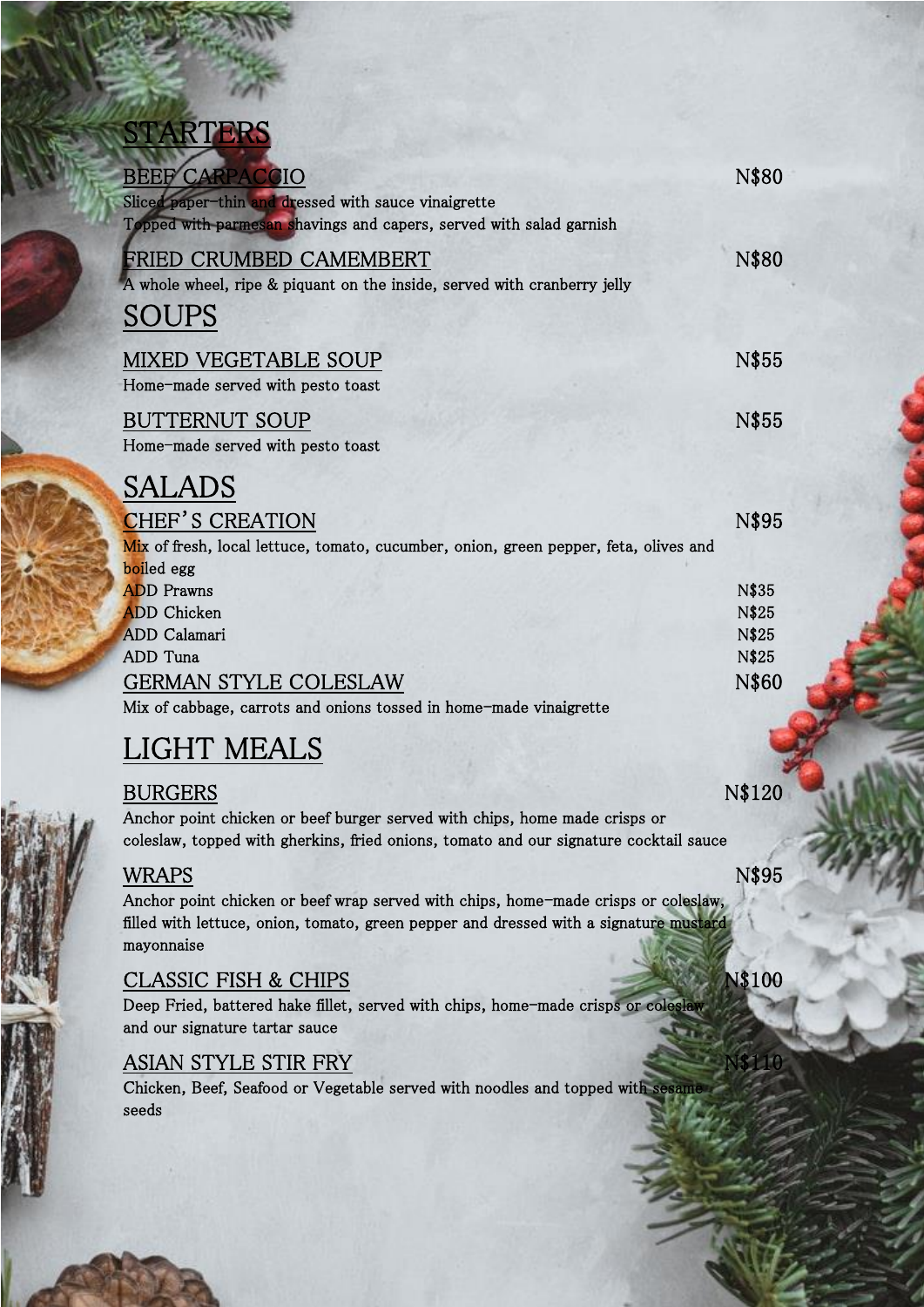| SPAGHETTI BOLOGNESE                                                                                                                   | N\$100 |
|---------------------------------------------------------------------------------------------------------------------------------------|--------|
| The classic, served with Parmesan cheese on the side                                                                                  |        |
| PENNE ALFREDO                                                                                                                         | N\$100 |
| Spaghetti topped with ham, mushrooms and a creamy sauce                                                                               |        |
| PRAWN PASTA                                                                                                                           | N\$120 |
| Spaghetti topped with de-shelled prawns and a creamy white wine sauce                                                                 |        |
| <b>MAIN MEALS &amp; SPECIALITIES</b>                                                                                                  |        |
| <b>CHICKEN</b>                                                                                                                        | N\$120 |
| Crumbed chicken fillet, served with chips, home-made crisps or coleslaw                                                               |        |
| <b>PORK</b>                                                                                                                           | N\$120 |
| Crumbed pork top side, served with chips, home-made crisps or coleslaw                                                                |        |
| GÜNTHER                                                                                                                               | N\$155 |
| Crumbed chicken fillet, topped with mushrooms, shrimp and gratinated with cheese                                                      |        |
| Served with oven vegetables and chips                                                                                                 |        |
| <b>BEEF RUMP STEAK</b>                                                                                                                | N\$160 |
| Grilled to your preference, served with chips, pan-fried potatoes 'Bratkartoffeln' or coleslaw<br>as well as your choice of one sauce |        |
| <b>BEEF FILLET STEAK</b>                                                                                                              | N\$180 |
| Grilled to your preference, served with chips, pan-fried potatoes 'Bratkartoffeln' or coleslaw<br>as well as your choice of one sauce |        |
| <b>SAUCES</b>                                                                                                                         | N\$15  |
| Mushroom, Pepper, Garlic butter or Traditional Gravy                                                                                  |        |
| PRAWNS "LA LOLITA"                                                                                                                    | N\$185 |

Prawns out of shell served with a delicious tomato garlic noilly prat sauce on savoury rice and a side salad

CHICKEN SOPHIE N\$140

Chicken breast stuffed with prawn, topped with creamy peach sauce Served with savoury rice and a side salad

# SEAFOOD BISQUE N\$100

Fruits of the ocean sautéed in a garlic and white wine, creamy sauce served with your choice of Rice or macaroni pasta

### BEEF GOULASH N\$120

Succulent, slow braised beef rump served with your choice of rice or macaroni pasta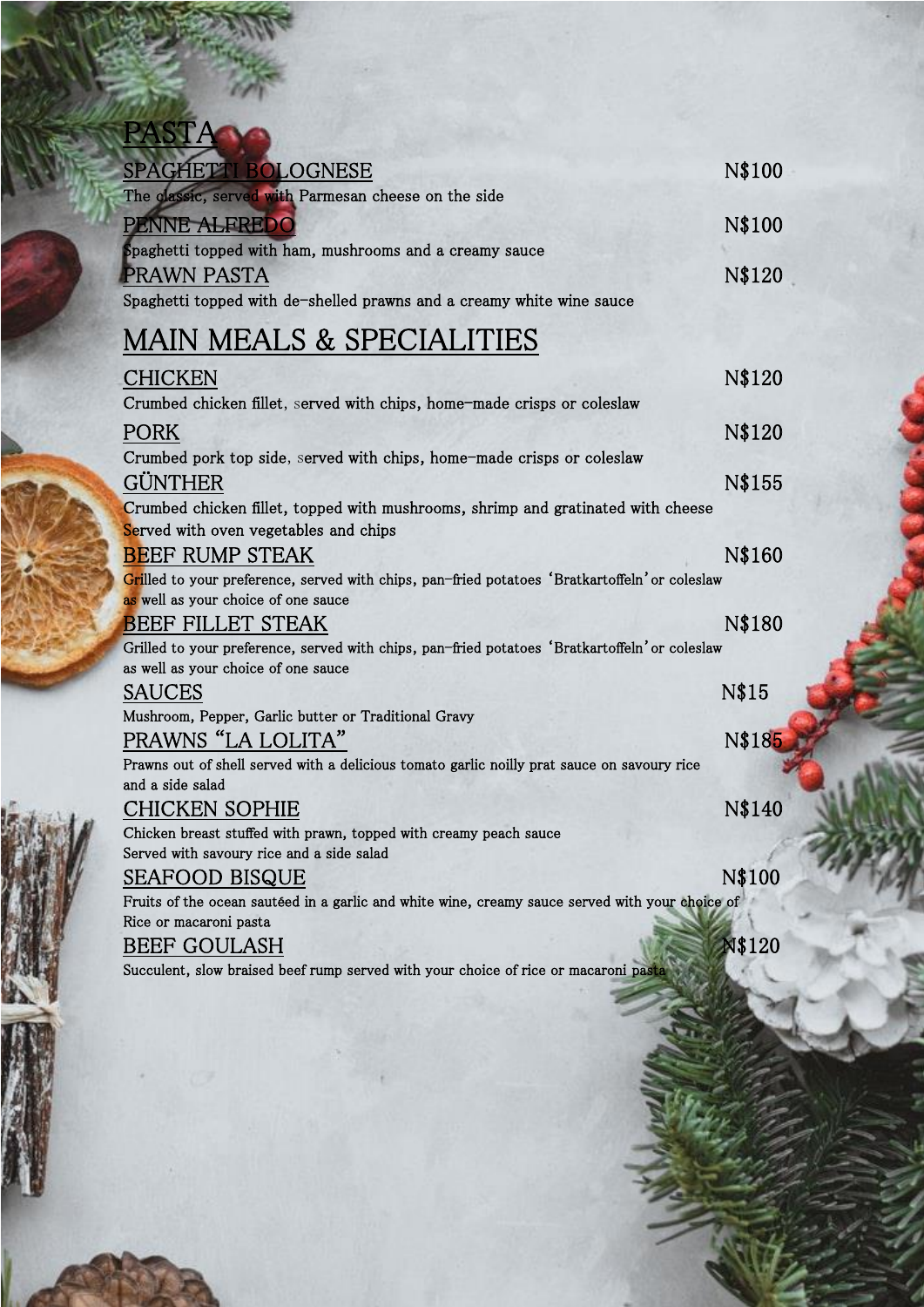# SOMETHING SWEET

| TRIO OF ICE CREAM                                                                                                                                                                                                                                                                                | N\$45 |
|--------------------------------------------------------------------------------------------------------------------------------------------------------------------------------------------------------------------------------------------------------------------------------------------------|-------|
| Vanilla, chocolate and strawberry ice cream topped with chocolate sauce                                                                                                                                                                                                                          |       |
| ICE CREAM "WINTER TIME"                                                                                                                                                                                                                                                                          | N\$55 |
| Vanilla ice cream with hot raspberry and sherry                                                                                                                                                                                                                                                  |       |
| <b>PASSION FRUIT PARFAIT</b>                                                                                                                                                                                                                                                                     | N\$45 |
| Frozen passion fruit mousse, topped with a mouth watering granadilla sauce                                                                                                                                                                                                                       |       |
| DECONSTRUCTED SUNDAE                                                                                                                                                                                                                                                                             | N\$55 |
| $\mathbf{A}$ and $\mathbf{A}$ and $\mathbf{A}$ and $\mathbf{A}$ and $\mathbf{A}$ and $\mathbf{A}$ and $\mathbf{A}$ and $\mathbf{A}$ and $\mathbf{A}$ and $\mathbf{A}$ and $\mathbf{A}$ and $\mathbf{A}$ and $\mathbf{A}$ and $\mathbf{A}$ and $\mathbf{A}$ and $\mathbf{A}$ and $\mathbf{A}$ and |       |

Almond flakes, banana, vanilla ice cream, whipped cream and Kahlua

Please bare with us should an item not be available as we strive to offer good comfort food and ensure value for money to all our guests, utilising local suppliers wherever possible.

Please do not hesitate to inform any of our team members, should you crave something which you cannot find on our menu. Our Culinary team will be more than happy to assist wherever possible in customising one of your familiar favourites.

Bon Apetit!

# SIGNATURE COCKTAILS

**RANKIN** 

WATERMELON AND GRAPEFRUIT MOJITO N\$60 Bacardi Rum, Muddled Grapefruit, Watermelon and Mint CHERRY DAIQUIRI N\$60 Bacardi Rum, Cherry Liqueur, Cherry Syrup & Sweet and Sour Mix XMAS PUNCH N\$70 Jagermeister, Ginger Liqueur, Cherry Syrup, Apple Juice & J.C Le Roux Le Domaine KIR ROYALE NS70 Blackcurrant Syrup & Henkell Blanc De Blanc MANHATTAN N\$60 Jack Daniels, Martini Rosso, Blackcurrant Syrup, Angostura Bitters & Lime Juice ROOIBOS AND ELDERFLOWER G&T Rooibos Infused Gin, elderflower Syrup Topped with Tonic Water CHERRY & MINT MARTINI NEWSFILM N\$70 Cranberry Infused Smirnoff Vodka, Peppermint Liqueur, Cherry liqueur, Martini Bianco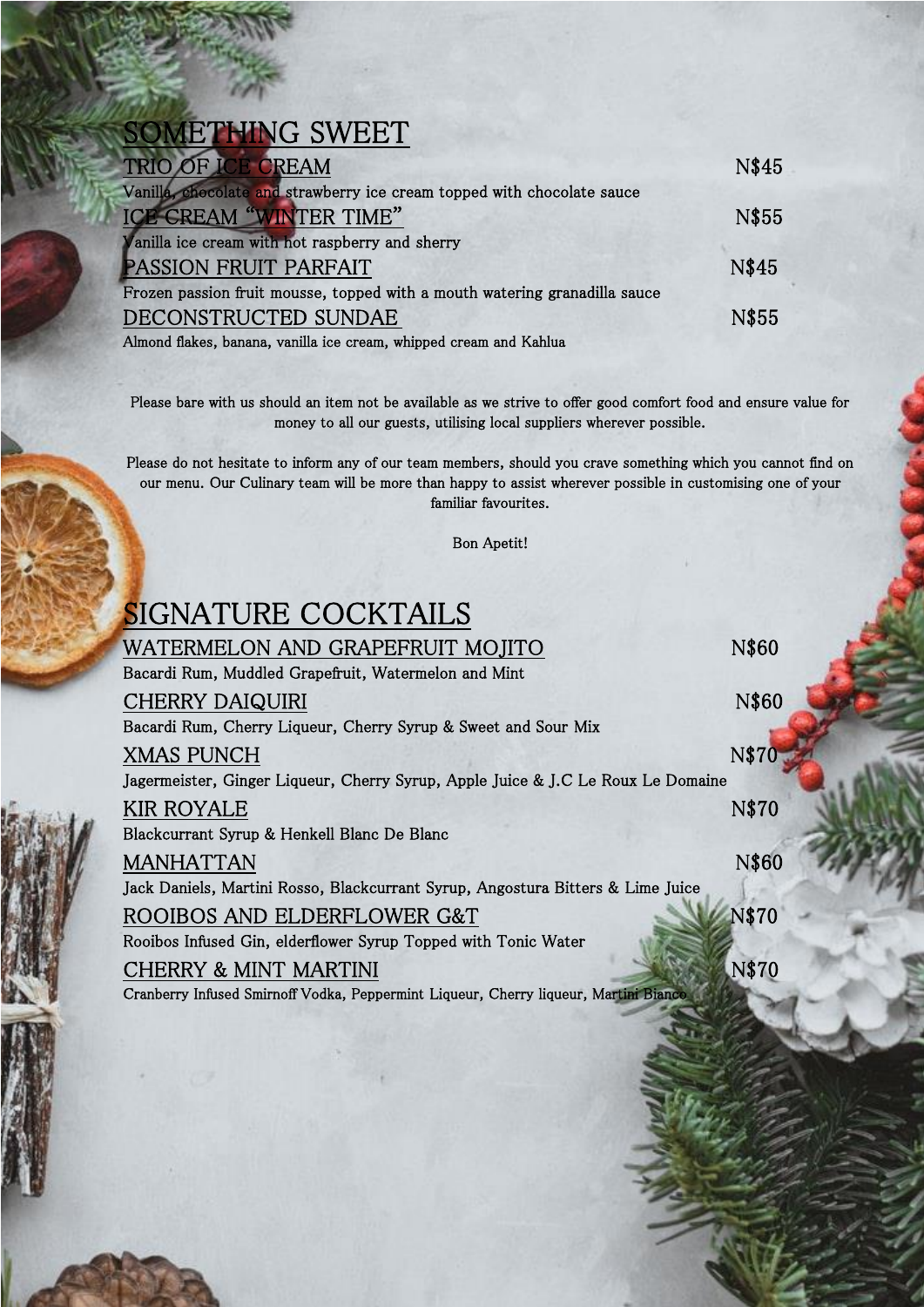# BEVERAGE SELECTION

#### WINES AND SPARKLINGS

L'AVENIR ROSE de PINOTAGE 750ML N\$130 L'AVENIR PINOTAGE 750ML NEWSLET AND NEWSLET AND NEWSLET AND NEWSLET AND ALL AND NEWSLET AND NEWSLET AND NEWSLET AND ALL AND NEWSLET AND ALL AND NEWSLET AND ALL AND NEWSLET AND ALL AND ALL AND ALL AND ALL AND ALL AND ALL AN STONEDALE SAUVIGNON BLANC 750ML N\$110 STONEDALE RED BLEND 750ML N\$130 **J.C** LE ROUX LE DOMAINE 750ML N\$160 **J.C** LE ROUX LA CHANSON 750ML N\$160 HENKELL TROCKEN 750ML NS250 HENKELL BLANC DE BLANC 750ML NS250 HENKELL ALKOHOLFREI 750ML NS250

| SUF I DRINKS                |              | BRANDY & COGNAC             |       |
|-----------------------------|--------------|-----------------------------|-------|
| <b>COCA COLA</b>            | <b>N\$20</b> | <b>KLIPDRIFT</b>            | N\$25 |
| <b>SPRITE</b>               | <b>N\$20</b> | <b>KWV 5 YRS</b>            | N\$30 |
| <b>FANTA ORANGE</b>         | N\$20        | <b>HENNESSY VS</b>          | N\$45 |
| <b>TONIC WATER</b>          | N\$18        |                             |       |
| <b>SODA WATER</b>           | N\$18        | WHISKEY                     |       |
| <b>LEMONADE</b>             | N\$18        | <b>SCOTTISH LEADER</b>      | N\$25 |
| <b>GINGER ALE</b>           | <b>N\$18</b> | <b>JOHNNIE WALKER RED</b>   | N\$25 |
| <b>DRY LEMON</b>            | <b>N\$18</b> | <b>JACK DANIELS</b>         | N\$35 |
| <b>APPLETIZER</b>           | N\$30        | <b>JOHNNIE WALKER BLACK</b> | N\$40 |
| <b>GRAPETIZER</b>           | N\$30        | CHIVAS REGAL 12YRS          | N\$40 |
| WATER STILL/SPARKLING 500ml | N\$15        |                             |       |
| <b>WATER STILL 1000ml</b>   | N\$25        | LIQUER                      |       |

TANQUERAY N\$30 STILLHOUSE N\$35

SPICED GOLD N\$25 MALIBU N\$25

BRANDY & COGNAC

| KLIPDRIFT   | N\$: |
|-------------|------|
| KWV 5 YRS   | N\$  |
| HENNESSY VS | N\$  |

#### WHISKEY

| <b>SCOTTISH LEADER</b>      | N\$. |
|-----------------------------|------|
| <b>JOHNNIE WALKER RED</b>   | N\$. |
| <b>JACK DANIELS</b>         | N\$  |
| <b>JOHNNIE WALKER BLACK</b> | $N\$ |
| <b>CHIVAS REGAL 12YRS</b>   | N\$  |

|                  |       | AMARULA              | N\$25 |
|------------------|-------|----------------------|-------|
| BEERS & CIDERS   |       | KAHLUA               | N\$25 |
| TAFEL LAGER      | N\$25 | <b>IAGERMEISTER</b>  | N\$30 |
| WINDHOEK LAGER   | N\$25 | <b>OLMECA SILVER</b> | N\$25 |
| WINDHOEK DRAUGHT | N\$30 | OLMECA GOLD          | N\$25 |
| SAVANNA DRY      | N\$30 | CACTUS JACK          | N\$25 |

#### APERITIFS HOT BEVERAGES

| APEROL                | N\$25 | <b>ESPRESSO</b>        | N\$18        |
|-----------------------|-------|------------------------|--------------|
| <b>MARTINI BIANCO</b> | N\$25 | <b>ESPRESSO DOPPIO</b> | N\$25        |
| <b>MARTINI ROSSO</b>  | N\$30 | <b>AMERICANO</b>       | N\$22        |
|                       |       | <b>CAPPUCCINO</b>      | N\$25        |
| GIN                   |       | <b>CAFÉ LATTE</b>      | <b>N\$28</b> |
| <b>GORDONS</b>        | N\$25 | <b>HOT CHOCOLATE</b>   | <b>N\$28</b> |
| TANQUERAY             | N\$30 | TEA SELECTION          | <b>N\$18</b> |

| <b>SHAKES AND PEDROS</b>                 |
|------------------------------------------|
| <b>VANILLA SHAKE</b><br>N\$40            |
| N\$40<br><b>CHOCOLATE SHAKE</b>          |
| <b>STRAWBERRY SHAKE</b><br>N\$40         |
| <b>N\$70</b><br><b>KAHLUA DOM PEDRO</b>  |
| <b>N\$70</b><br><b>AMARULA DOM PEDRO</b> |
| N\$70<br>WHISKEY DOM PEDRO               |
|                                          |